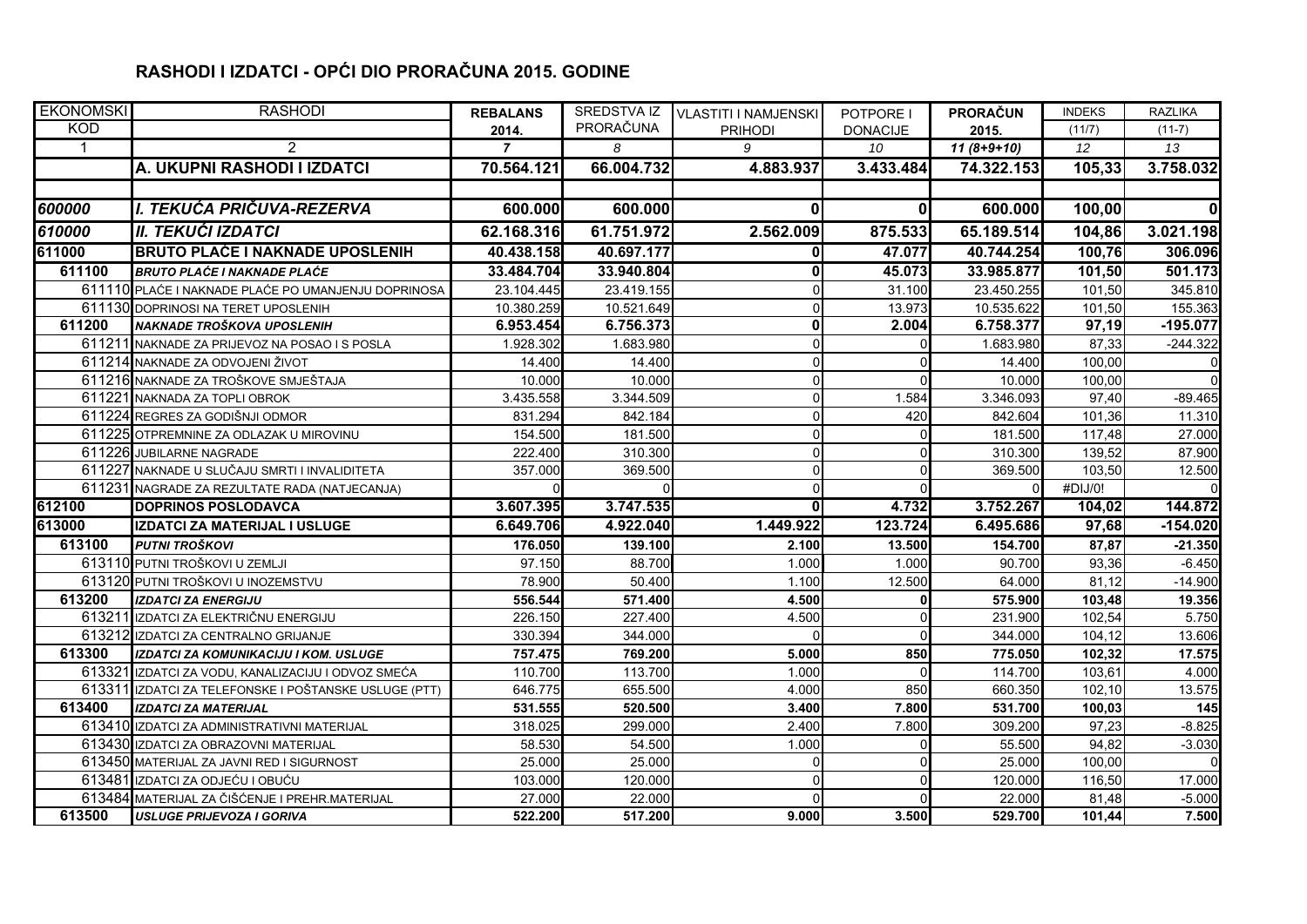| 613600 | <b>UNAJMLJIVANJE IMOVINE I OPREME</b>                                         | 107.300    | 111.800   | 15.000       | O       | 126.800    | 118,17  | 19.500         |
|--------|-------------------------------------------------------------------------------|------------|-----------|--------------|---------|------------|---------|----------------|
| 613700 | <b>TEKUĆE ODRŽAVANJE</b>                                                      | 364.270    | 342.350   | 5.900        |         | 348,250    | 95,60   | $-16.020$      |
| 613724 | USLUGE OPRAVKE I ODRŽAVANJA PROMETNICA                                        | 680.000    |           | 765.000      | U       | 765.000    | 112,50  | 85.000         |
| 613800 | IZDATCI ZA BANKARSKE USLUGE I OSIGURANJA                                      | 150.451    | 156.076   | 7.422        |         | 163.498    | 108,67  | 13.047         |
|        | <b>UGOVORENE USLUGE, INFORMIR, REPREZENT.,</b>                                |            |           |              |         |            |         |                |
| 613900 | VANJSKA SURADNJA, HONORAR I POREZ                                             | 2.803.861  | 1.794.414 | 632.600      | 98.074  | 2.525.088  | 90,06   | -278.773       |
|        | 613910 IZDATCI ZA INFORMIRANJE                                                | 98.300     | 76.800    | 1.000        | 4.000   | 81.800     | 83,21   | $-16.500$      |
|        | 613914 IZDATCI ZA REPREZENTACIJU                                              | 115.150    | 95.550    | 1.000        | 16.500  | 113.050    | 98,18   | $-2.100$       |
|        | 613920 IZDATCI ZA STRUČNO OBRAZOVANJE                                         | 158.100    | 69.100    | 1.000        | 9.000   | 79.100     | 50,03   | $-79.000$      |
|        | 613941 USLUGE PRIM.ZDRAVSTVENE ZAŠTITE-LIJEČ.PREGLED                          | 50.000     | 30.000    | $\Omega$     |         | 30.000     | 60,00   | $-20.000$      |
|        | 613937 TROŠKOVI VJEŠTAČENJA, SVJEDOKA I SUD. POROTN.                          | 427.000    | 85.000    | 350.000      | 7.000   | 442.000    | 103,51  | 15.000         |
|        | 613938 TROŠKOVI ODVJ.U PREDMETIMA OBV.OBRANE                                  | 130.000    | 160.000   | $\Omega$     |         | 160.000    | 123,08  | 30.000         |
|        | 613973 IZDATCI ZA VOLONTERSKI RAD                                             |            | 115.000   | $\Omega$     |         | 115.000    | #DIJ/0! | 115.000        |
|        | 613974 IZDATCI ZA RAD POVJERENSTAVA/KOMISIJA                                  | 346.674    | 145.975   | 154.193      |         | 300.168    | 86,59   | $-46.506$      |
|        | 613975 IZDATCI ZA NAKNADE SKUPŠT. ZASTUPNICIMA                                | 220.000    | 220.000   | $\Omega$     |         | 220.000    | 100,00  | $\Omega$       |
|        | OSTALI IZDATCI ZA DRUGE SAM. DJELATNOSTI I                                    |            |           |              |         |            |         |                |
|        | 613976 POVREMENOG SAMOSTALNOG RADA- UGOVORI                                   | 538.236    | 233.754   | 21.998       | 45.006  | 300.758    | 55,88   | -237.478       |
|        | 613980 POREZI NA UGOVORE, VANJS. SURAD., KOMISIJE                             | 323.721    | 187.484   | 100.428      | 9.151   | 297.063    | 91.77   | $-26.658$      |
|        | POSEBNA NAKNADA NA DOHODAK ZA ZAŠTITU OD<br>613983 PRIRODNIH I DRUGIH NESREĆA | 123.680    | 121.551   | 2.981        | 417     | 124.949    | 101,03  | 1.269          |
|        |                                                                               |            |           |              |         |            |         |                |
|        | 613991 OSTALE NESPOMENUTE USLUGE                                              | 273.000    | 254.200   |              | 7.000   | 261.200    | 95,68   | $-11.800$      |
| 614000 | <b>TEKUCI PRIJENOSI-POTPORE</b>                                               | 10.063.557 | 9.977.220 | 862.087      | 700.000 | 11.539.307 | 114,66  | 1.475.750      |
|        | 614116 POTPORE NIŽIM RAZINAMA VLASTI                                          | 722.500    | 560.000   |              |         | 560.000    | 77,51   | $-162.500$     |
|        | 614116 POTPORE NIŽIM RAZINAMA VLASTI-PRIJEVOZ UČENIKA                         | 500.000    | 450.000   |              |         | 450.000    | 90,00   | $-50.000$      |
|        | POTPORE ZA VISOKO ŠKOLSTVO, ZAVOD ZA                                          |            |           |              |         |            |         |                |
|        | 614125 ŠKOLSTVO I STUDENTSKI DOMOVI                                           | 600.000    | 600.000   | O            |         | 600.000    | 100,00  |                |
|        | 614121 POTPORE ZA KULTURU                                                     | 350.000    | 300.000   | $\Omega$     |         | 300.000    | 85,71   | $-50.000$      |
|        | 614122 POTPORE ZA ŠPORT                                                       | 180.000    | 180.000   | $\mathbf 0$  |         | 180.000    | 100,00  |                |
|        | 614127 POTPORE ZA KOMISIJE NA DRŽ. RAZINI - INSTITUT                          |            | $\Omega$  | $\Omega$     |         |            | #DIJ/0! |                |
|        | 614170 POTPORE ZA ZDRAVSTVENE INSTITUCIJE                                     | 480.000    | 500.000   | $\Omega$     |         | 500.000    | 104,17  | 20.000         |
|        | 614129 OSTALE POTPORE-(BESPL.UDŽBENICI, EL.NEPOGODE)                          | 258.250    | 185.000   | 120.000      | 30,000  | 335.000    | 129.72  | 76.750         |
|        | 614162 POTPORA ZA ŽUP ZAVOD ZA ZAPOŠLJAVANJE                                  |            |           | $\mathbf{0}$ |         |            | #DIJ/0! |                |
|        | 614229 OSTALE POTPORE POJEDINCIMA- PRIPRAVNICI                                | 155.000    | 1.160.000 | $\Omega$     | 375.000 | 1.535.000  | 990,32  | 1.380.000      |
|        | 614231 BENEFICIJE ZA SOCIJALNU ZAŠTITU                                        | 1.100.000  | 1.180.000 | $\Omega$     |         | 1.180.000  | 107,27  | 80.000         |
|        | IZDATCI ZA VOJNE INVALIDE,RANJENE BRANITELJE I                                |            |           |              |         |            |         |                |
|        | 614232 OBITELJI POGINULIH BRANITELJA                                          | 222.000    | 230.000   | $\Omega$     |         | 230.000    | 103,60  | 8.000          |
|        | 614233 IZDATCI ZA RASELJENE OSOBE                                             | 270.000    | 220.000   | $\Omega$     | 50.000  | 270.000    | 100,00  |                |
|        | 614234 STIPENDIRANJE STUDENATA                                                | 20.000     | 27.500    | $\Omega$     |         | 27.500     | 137,50  | 7.500          |
|        |                                                                               |            |           |              |         |            |         |                |
|        | 614239 OSTALE POTPORE POJEDINCIMA-CIVILNE ŽRTVE RATA                          | 350.000    | 105.000   | 0            | 245.000 | 350,000    | 100,00  |                |
|        |                                                                               |            |           |              |         |            |         |                |
|        | 614229 OSTALE ISPLATE POJEDINCIMA- PORODILJSKI DOPUST                         | 1.000.000  | 1.000.000 | $\mathbf{0}$ |         | 1.000.000  | 100,00  |                |
|        | 614222 NOVČANA POMOĆ INVALIDNIM OSOBAMA                                       | 75.000     |           | $\pmb{0}$    |         |            | 0,00    | $-75.000$      |
|        | OSTALE POTPORE POJEDINCIMA-SUBVENCIJA KAMATA<br>614239 ZA STAMBENU IZGRADNJU  | 39.720     | 39.720    | n            |         | 39.720     | 100,00  | $\overline{0}$ |
|        |                                                                               |            |           |              |         |            |         |                |